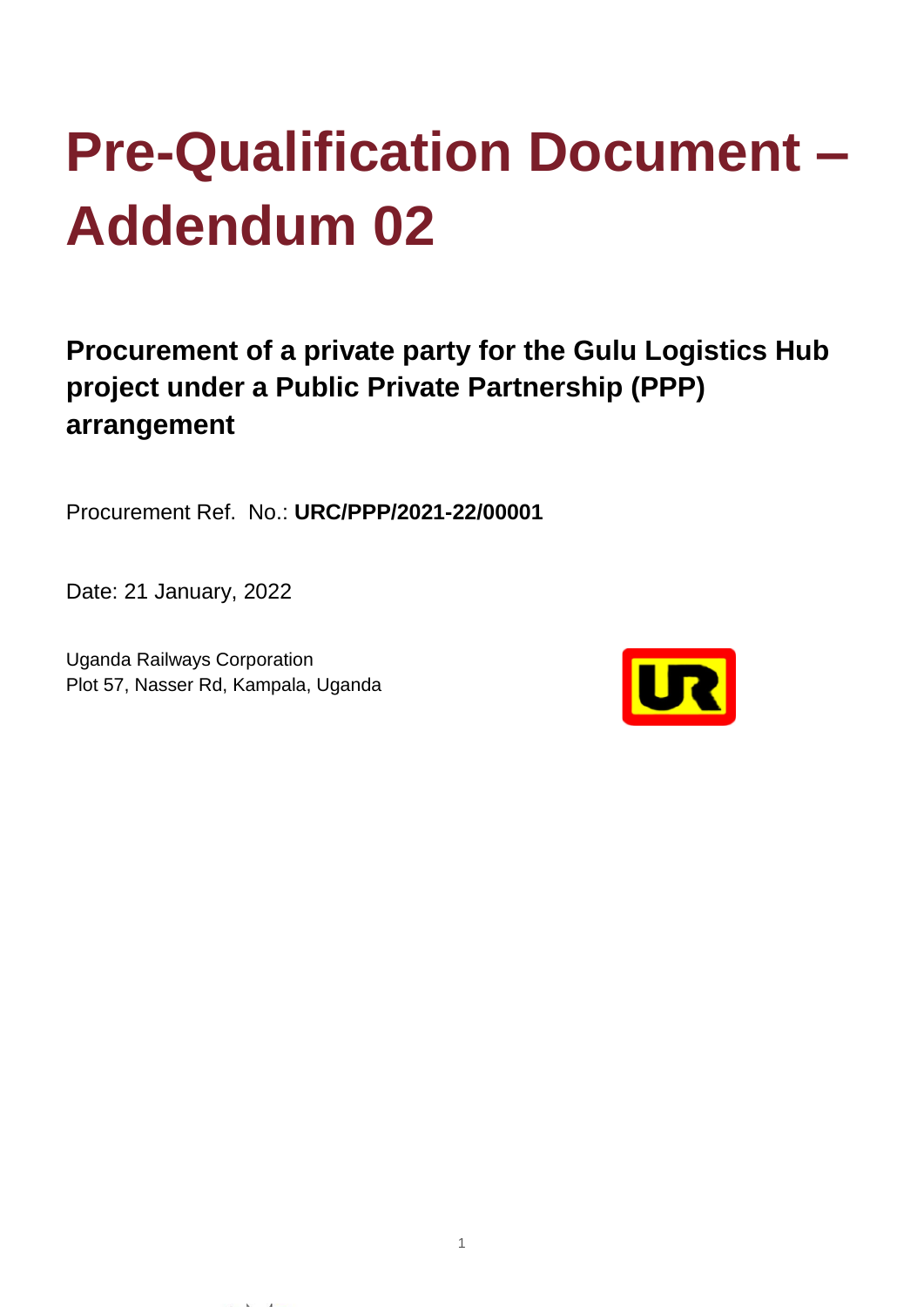## **Addendum 02**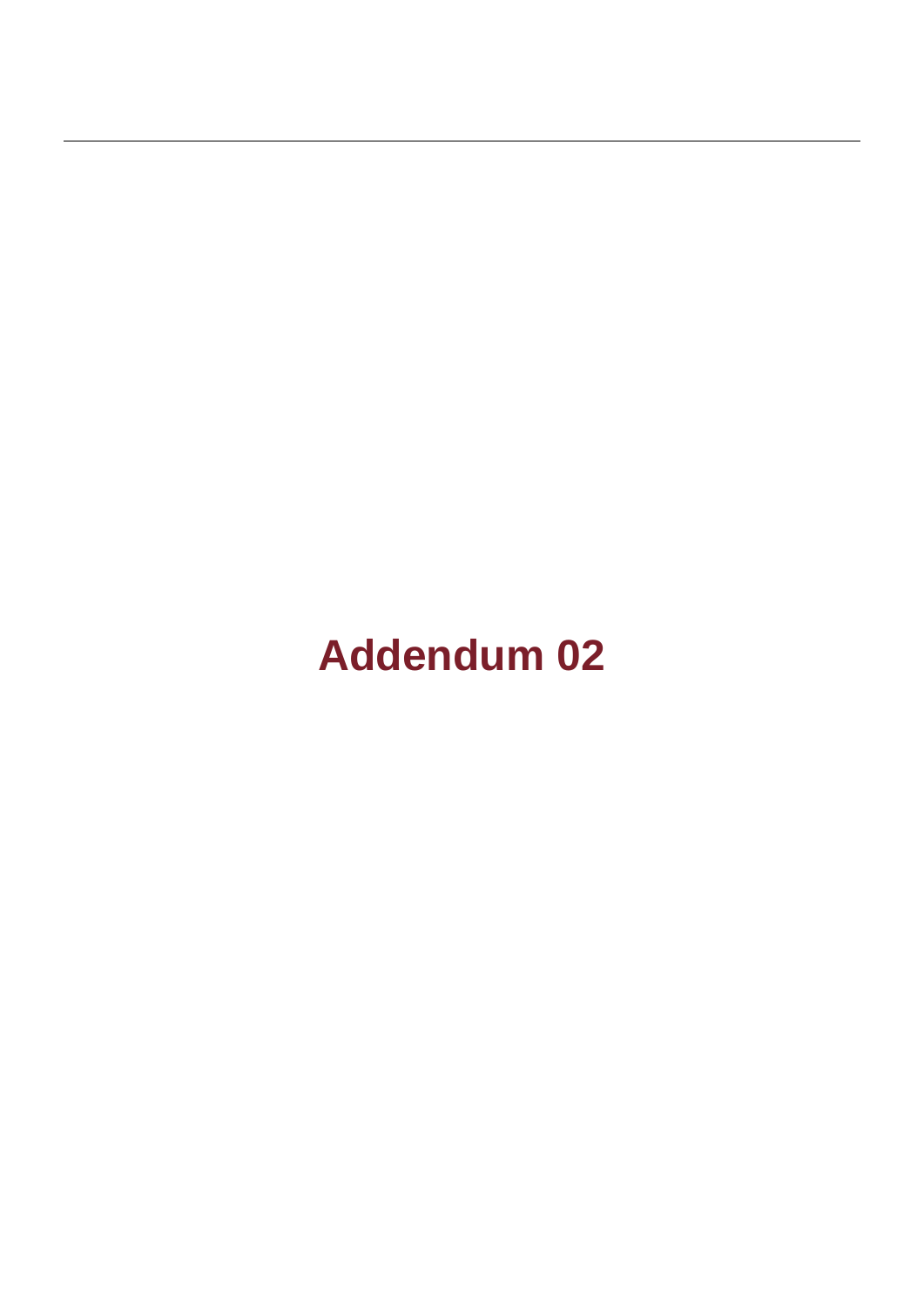#### **Access details for virtual Pre-Qualification Meeting scheduled on 25th Jan, 2022 at 2:00 PM EAT**

Join Zoom Meeting: https://crisil.zoom.us/j/98889786234?pwd=aSttTkRNK01FKzIZREhhRjluQzBnUT09<br>Meeting ID: 988 8978 6234 Meeting ID: 988 8978 6234<br>Password: 1234512345 1234512345

### **ZOOM**

#### **[Join Zoom Meeting](https://crisil.zoom.us/j/98889786234?pwd=aSttTkRNK01FKzlZREhhRjluQzBnUT09)**

Phone one-tap: India: [+912248798004,,98889786234#](tel:+912248798004,,98889786234) or [+912248798012,,98889786234#](tel:+912248798012,,98889786234)

Meeting <https://crisil.zoom.us/j/98889786234?pwd=aSttTkRNK01FKzlZREhhRjluQzBnUT09> URL:

Meeting 988 8978 6234 ID:

Password:1234512345

#### **Join by Telephone**

For higher quality, dial a number based on your current location.

Dial:

India: +912248798004 or +912248798012 United Kingdom: +441314601196 US: +1 312 626 6799 or +1 646 518 9805

Meeting 988 8978 6234 ID:

[International numbers](https://crisil.zoom.us/u/acZ7ee6Ekl)